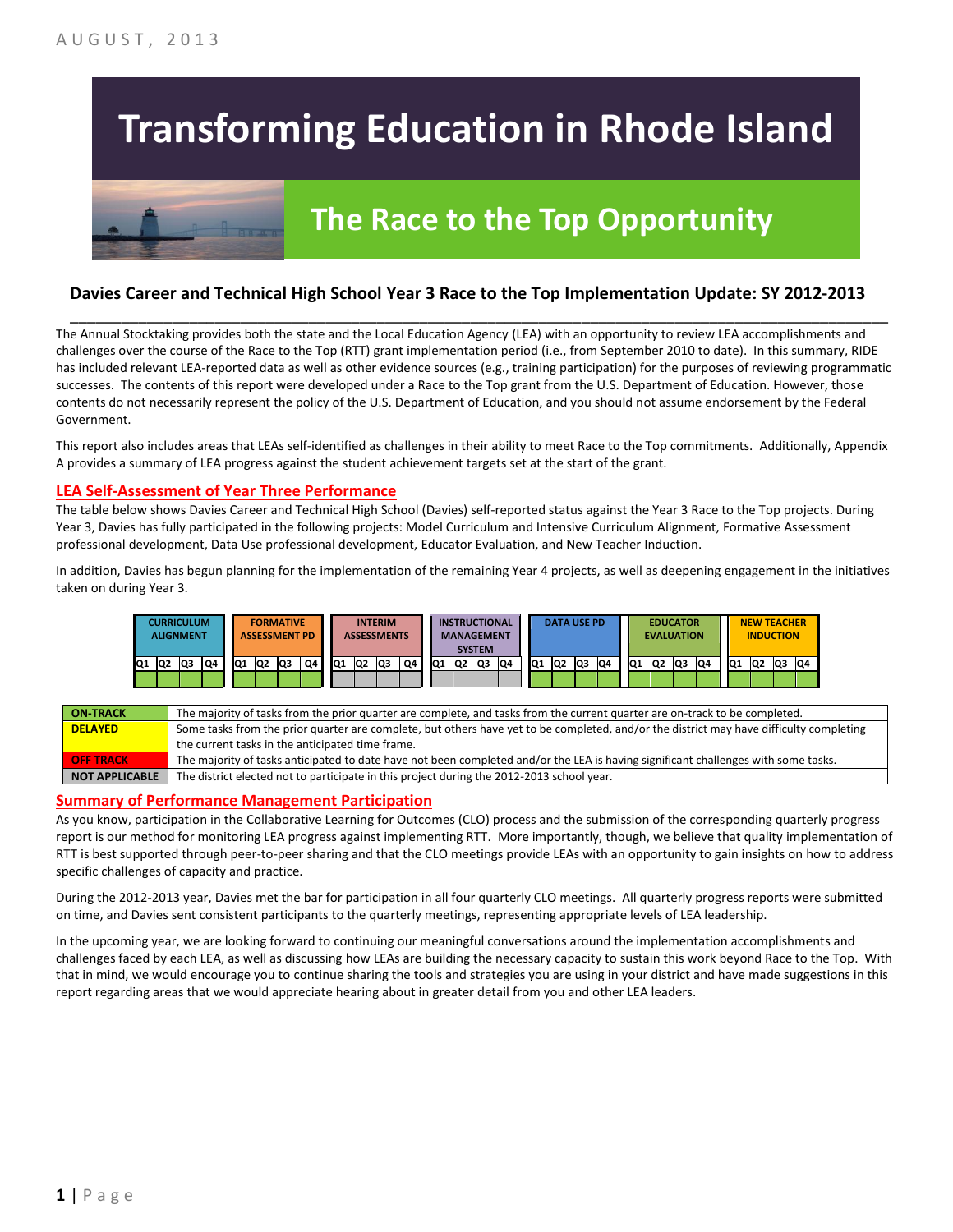#### **System of Support 1: Standards and Curriculum**

Based on the quarterly progress reports submitted by Davies, as well as participation in additional applicable activities through the end of the 2012- 2013 school year, we have assessed the district as 'on track (green),' 'delayed (yellow),' 'off track/at risk (red)', or 'not applicable (grey) on each of the Year 3 System of Support 1 scope of work tasks for Race to the Top. This assessment is reflected in the table below. Please note that further description of these statuses can be found on page one of this report.

RIDE would like to commend Davies on its efforts to expand and deepen educator and administrator knowledge of the Common Core State Standards (CCSS). In its progress reports, Davies noted that all of their educators have attended Study of the Standards sessions, and have been trained on transitioning to the CCSS as well as Understanding by Design (UBD). During the summer 2012 professional development academy and school year professional development series, educators were able to work collaboratively around the transition. Additionally, technical area teaching staff members were trained on the connection between Career and Technical Education (CTE) and CCSS, including teaching responsibilities related to CCSS, unpacking the standards, and the inside-out of the unpacking method. Educators also attended supplemental RIDE professional development around key instructional shifts, such as text complexity and academic vocabulary.

Davies has made significant progress against implementing a guaranteed and viable curriculum aligned to the new Common Core State Standards. In their quarterly progress update reports, Davies indicated that alignment of their core courses would be completed by August 2013, and that ancillary and technical courses would be aligned during the 2013-2014 school year. The school also indicated that they are in the process of reviewing assessment platforms, as well as new CCSS texts, to support their instructional practices.

We commend Davies on their work in this area, and look forward to hearing about additional opportunities that Davies has created for further collaboration within their district and across other districts with a CTE focus. Additionally, we hope to hear more from the district about their plans for implementing an aligned curriculum.

|                                                                                                                                                                                                                                                           |                | Year 3:SY12-13                                   |                                         |                |  |  |
|-----------------------------------------------------------------------------------------------------------------------------------------------------------------------------------------------------------------------------------------------------------|----------------|--------------------------------------------------|-----------------------------------------|----------------|--|--|
| <b>Intensive Curriculum Alignment and Model Curriculum Development</b>                                                                                                                                                                                    | Q <sub>1</sub> | Q <sub>2</sub>                                   | Q <sub>3</sub>                          | Q <sub>4</sub> |  |  |
| Develop and communicate a multi-year Transition Plan for the Common Core State Standards implementation, including clear<br>expectations for school level transition benchmarks and a plan for developing a curriculum aligned to the CCSS in grades K-12 |                | Modify as Modify as Modify as<br>needed   needed |                                         | needed         |  |  |
| Identify opportunities for educators to work collaboratively to deepen understanding of CCSS (e.g. Common Planning Time, grade<br>level team, department meetings, faculty meetings)                                                                      |                | Modify as Modify as Modify as<br>needed          | needed                                  | needed         |  |  |
| Create implementation plan, including the identification of aligned resources, to support roll out of new curricula                                                                                                                                       |                | needed                                           | Modify as Modify as Modify as<br>needed | needed         |  |  |
| Develop curriculum aligned to the Common Core State Standards, including participation in Dana Center curriculum writing and<br>leadership sessions (if applicable)                                                                                       |                | X                                                | $\boldsymbol{\mathsf{x}}$               |                |  |  |

*\*Please note: the 'x' in the above table represents the anticipated completion timeline set by RIDE, not when the district completed the task.*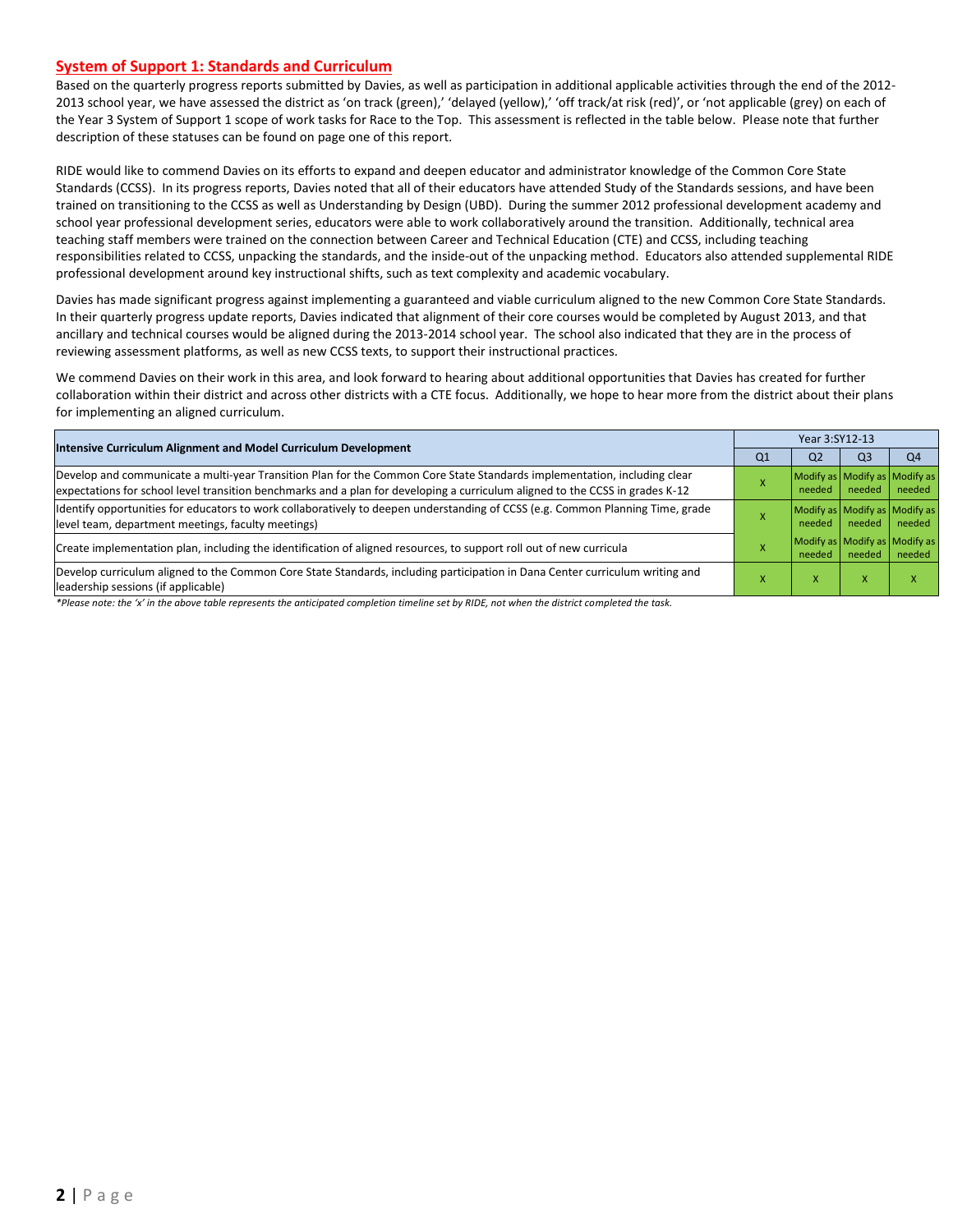#### **System of Support 2: Instructional Improvement Systems**

During the 2012-2013 school year, Davies implemented two of the four Race to the Top projects in System of Support 2 (Formative Assessment professional development and Data Use professional development). Based on the quarterly progress reports submitted by Davies, as well as participation in additional applicable activities through the end of the 2012-2013 school year, we have assessed the district on each of the Year 3 scope of work tasks for those applicable projects.

Davies has configured the Instructional Management System (IMS) to provide educator access to both Interim Assessments and the Formative Assessment PD modules; however, they chose to delay implementation of the Interim Assessments until the 2013-2014 school year.

During the 2012-2013 school year, Davies implemented the Formative Assessment online professional development modules. In their quarterly progress update reports, Davies indicated that approximately 32% of their teaching staff committed to completing the modules as part of their professional growth goal for the 2012-2013 school year. The school's supervisor of academic instruction oversaw the implementation of the assessments in daily practice, and facilitated the community of practice for educators engaging in the modules. In the upcoming 2013-2014 school year, Davies has indicated that they intend to continue implementation of the modules, and that the participants from this past school year may serve as facilitators in the upcoming year.

During the 2012-2013 school year, Davies participated in the Data Use professional development series. In the QPU reports, the district expressed that the school data leadership team appreciated the site visit as it provided the school with an opportunity to share out how they have incorporated meaningful data conversations into decision making and instructional practices. Davies also indicated that they integrated the data use best practices into existing professional development sessions, and planned an additional summer workshop on data use during which they intended to guide educators through the turnkey materials and activities from the data use training. The school intends to continue these practices in the upcoming school year, with a focus on using the protocols from the training to improve the course placement process as well as to review student retention data.

In the upcoming CLO sessions, we look forward to hearing about the Davies's plans for implementing new initiatives, or deepening engagement in initiatives implemented during the 2012-2013 school year. Additionally, looking ahead towards the PARCC assessment, we hope to hear more from districts about how these initiatives are supporting their transition to the common core.

|                                                                                                                                                                                                           |                                         | Year 3:SY12-13 |                |                |  |  |  |
|-----------------------------------------------------------------------------------------------------------------------------------------------------------------------------------------------------------|-----------------------------------------|----------------|----------------|----------------|--|--|--|
| <b>Instructional Management System (IMS)</b>                                                                                                                                                              |                                         |                | Q <sub>3</sub> | O <sub>4</sub> |  |  |  |
| Designate an LEA data steward to support decision making around data collections and systems implementation and to provide input<br>and feedback on data initiatives through designated representatives   | As needed As needed As needed As needed |                |                |                |  |  |  |
| Maintain data quality standards of local student information systems and upload local assessment data and program information as<br>required by RIDE in a timely manner                                   |                                         | $\mathbf{v}$   |                |                |  |  |  |
| Following RIDE training, LEA Administrative Users and LEA Trainers configure the IMS for educator use and to provide end users with<br>access and training needed to utilize the IMS for daily activities |                                         | $\lambda$      |                |                |  |  |  |
| Deepen the understanding and use of the IMS among all educators                                                                                                                                           |                                         |                |                |                |  |  |  |

|                                                                                                                   |  | Year 3:SY12-13 |  |  |  |  |  |
|-------------------------------------------------------------------------------------------------------------------|--|----------------|--|--|--|--|--|
| [Formative Assessment Professional Development Modules (accessed via the Instructional Management System)         |  | O <sub>2</sub> |  |  |  |  |  |
| Ildentify facilitators who will support the implementation of formative assessment practices in daily instruction |  |                |  |  |  |  |  |
| Coordinate participation of educators in training modules and communities of practice                             |  |                |  |  |  |  |  |

|                                                                                                                                                                                         |                   | Year 3:SY12-13         |                                                        |    |  |  |  |
|-----------------------------------------------------------------------------------------------------------------------------------------------------------------------------------------|-------------------|------------------------|--------------------------------------------------------|----|--|--|--|
| Interim Assessments (accessed via the Instructional Management System)                                                                                                                  | Q1                | Q <sub>2</sub>         | Q3                                                     | Q4 |  |  |  |
| Develop protocols or expectations regarding the use of interim assessment to inform instruction including timelines for<br>administration and process for scoring and reporting results |                   |                        |                                                        |    |  |  |  |
| Send LEA-determined facilitators to RIDE provided training on both the Fixed-Form assessment tool and the test-building tool                                                            | <b>Fixed Form</b> | Test<br><b>Builder</b> |                                                        |    |  |  |  |
| Train of educators in the LEA on the administration and use of interim assessments utilizing RIDE-trained facilitators                                                                  |                   | X                      |                                                        |    |  |  |  |
| Administration of Interim Assessments in selected grades and content area(s)                                                                                                            | $1st$ Fixed       | $2^{nd}$ Fixed         | 3 <sup>rd</sup> Fixed<br>Form Test Form Test Form Test |    |  |  |  |
|                                                                                                                                                                                         |                   |                        |                                                        |    |  |  |  |

| 'Data Use' Professional Development                                                                                                                             |  | Year 3:SY12-13 |    |          |  |  |  |
|-----------------------------------------------------------------------------------------------------------------------------------------------------------------|--|----------------|----|----------|--|--|--|
|                                                                                                                                                                 |  | Q <sub>2</sub> | QЗ | $\Omega$ |  |  |  |
| In coordination with RIDE, select 'Data Use' training dates for each cohort of schools, as applicable                                                           |  |                |    | Year 2   |  |  |  |
| Identify and provide RIDE with the leadership team members from each school who will participate in the Year 1 and/or Year 2<br>training cohorts, as applicable |  |                |    | Year 2   |  |  |  |
| Following 'Data Use' professional development, identify district and school practices to sustain and deepen data use and<br>collaboration                       |  |                |    |          |  |  |  |

\* Please note that, for this project, 'year 1' refers to cohort 1 taking place during the 2012-2013 school year, and 'Year 2' refers to cohort 2 taking place during the 2013-2014 school year.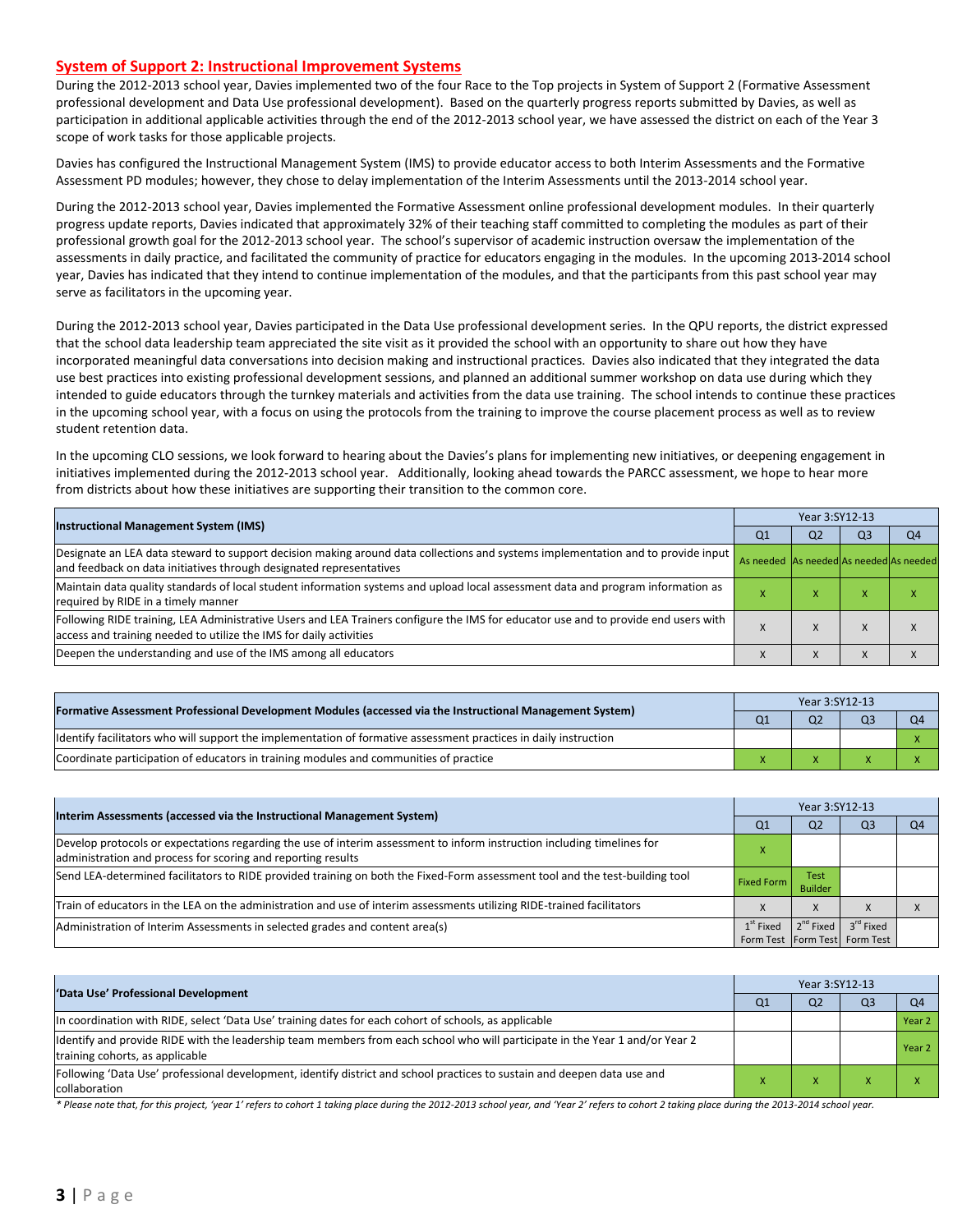#### **System of Support 3: Educator Effectiveness**

During the 2012-2013 school year, Davies fully implemented all components of System of Support 3 - the Rhode Island model for teacher and building administrator evaluations; and final effectiveness ratings for all teachers and building administrators have been submitted to RIDE using the Educator Performance and Support System. Based on the quarterly progress reports submitted by Davies, as well as participation in additional applicable activities through the end of the 2012-2013 school year, we have assessed the district on each of the Year 3 scope of work tasks for Educator Evaluation.

To support the educator evaluation implementation process, Davies provided educators with a professional development calendar, identifying opportunities for staff to receive support on the model. In their quarterly progress update report, Davies noted that they hosted a four-day twohour professional development workshop on creating Student Learning Objectives (SLOs), and that feedback from the session indicated that the content was well received. The school's District Evaluation Committee also worked throughout the year to finalize language around performance improvement plans, and administrators began to discuss the variety of supports that could be made available to educators rated 'developing' or 'ineffective'.

Additionally, Davies utilized the Educator Performance and Support System (EPSS) to streamline their evaluation process. The school provided training to all staff, and assisted them in the process of uploading Professional Growth Plans and SLOs into the system.

During the 2012-2013 school year, Davies participated in all required training activities. Additionally, evaluators have registered/attended for the RIDE summer professional development. Looking ahead, RIDE would like to remind Davies of their responsibility to ensure that all personnel responsible for evaluating both teachers and building administrators participate in applicable training activities.

As we enter into the final year of the Race to the Top grant, RIDE encourages Davies to continue to engage their CLO peers in thinking about continuous support for evaluation implementation, as well as how evaluation data is being used to identify professional development needs.

| <b>Educator Evaluation</b>                                                                                                                                                                           |                           | Year 3:SY12-13 |                                  |                                                                |  |
|------------------------------------------------------------------------------------------------------------------------------------------------------------------------------------------------------|---------------------------|----------------|----------------------------------|----------------------------------------------------------------|--|
|                                                                                                                                                                                                      | Q <sub>1</sub>            | Q <sub>2</sub> | Q <sub>3</sub>                   | Q <sub>4</sub>                                                 |  |
| Participate in educator evaluation model design, development and refinement feedback opportunities                                                                                                   | X                         | x              | $\mathsf{x}$                     | x                                                              |  |
| Identify District Evaluation Committee members, responsible for monitoring the implementation of the system and providing<br>recommendations to LEA leadership teams                                 |                           |                |                                  |                                                                |  |
| Identify individuals who will serve as primary and, if applicable, secondary/complementary evaluators                                                                                                |                           |                |                                  | X                                                              |  |
| Send all required evaluators to RIDE-provided evaluator training on model; Send evaluators and system administrators to training on<br>the Educator Performance Support System (EPSS) data system    |                           |                | Mid-year<br>half-day<br>training | Mid-year<br>half-day<br>training                               |  |
| Examine LEA Policies and Contracts for Challenges; where applicable, consider memorandums of understanding or contract renewal<br>language which will support district implementation of evaluations | $\boldsymbol{\mathsf{x}}$ | x              | X                                |                                                                |  |
| Create a plan for the appropriate use of funds to support implementation of educator evaluation system                                                                                               |                           |                |                                  | X                                                              |  |
| Complete required components of RI Model for educator and building administrator evaluations<br><b>SLOs and</b>                                                                                      |                           | Midyear        | Midyear                          | <b>EOY Report</b><br>Conference Conference Summative<br>rating |  |
| Submit evaluation data and documentation (e.g. component and summative level ratings, verified rosters); provide other requested<br>linformation to support RIDE research and system improvement     | $\boldsymbol{\mathsf{x}}$ | X              | $\mathsf{x}$                     |                                                                |  |
| Use Evaluation Data to identify individual and school/district-wide professional development needs and act on those needs                                                                            |                           |                | X                                | x                                                              |  |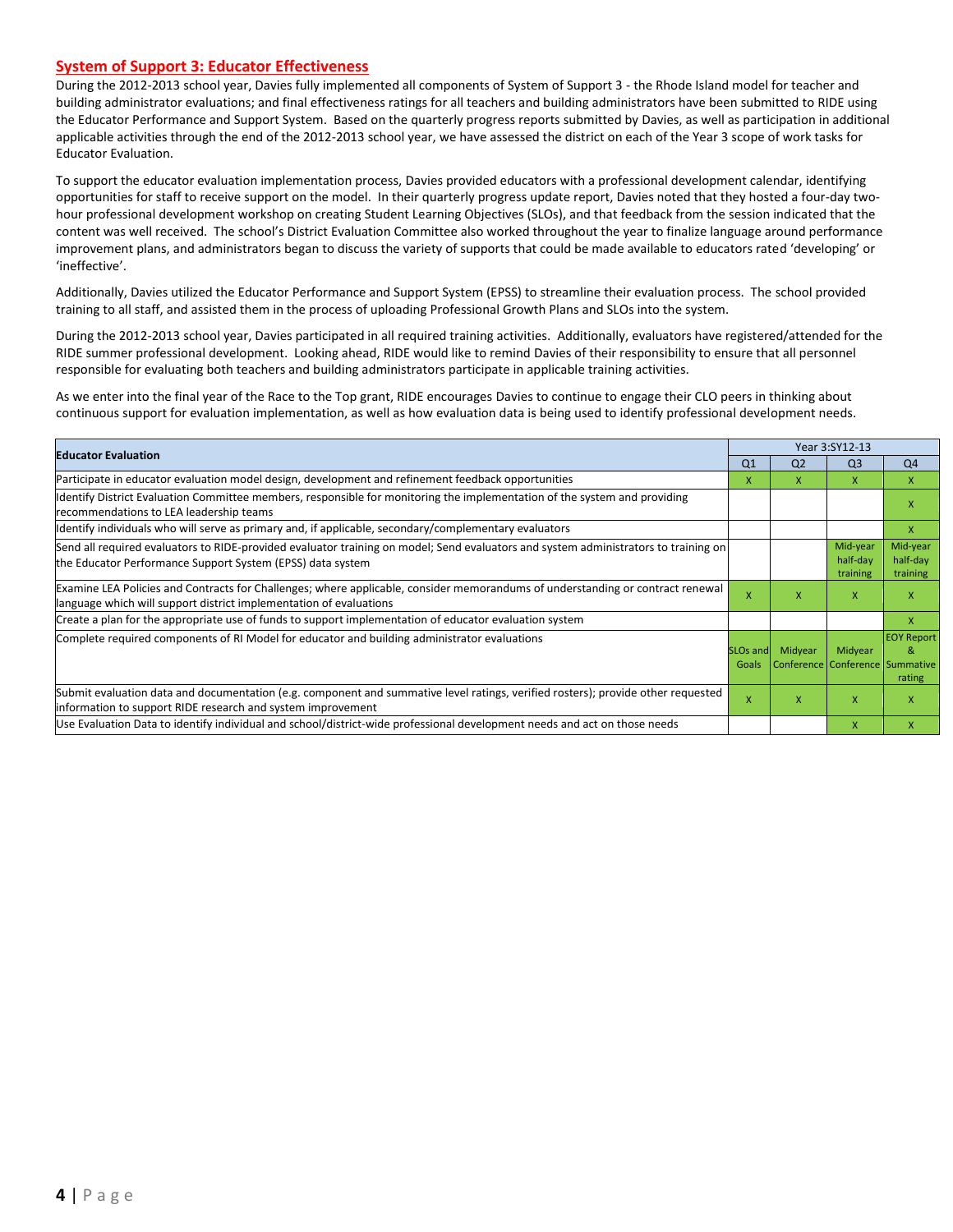#### **System of Support 4: Human Capital Development**

During the 2012-2013 school year, Davies participated fully in the Beginning Teacher Induction program. Based on the quarterly progress reports submitted by Davies, as well as participation in additional applicable activities through the end of the 2012-2013 school year, we have assessed the district on each of the Year 3 scope of work tasks for Beginning Teacher Induction.

During the 2012-2013 school year, all beginning teachers were supported by a RIDE induction coach. Additionally, in their quarterly progress update report Davies noted that they have made progress towards aligning their existing in-district mentorship program with the practices used in the RIDE induction program. RIDE would also like to thank Davies for their feedback on the program, and appreciates their suggestion that mentors from various districts collaborate together and support training similar to the induction program trainings.

In their quarterly progress update report, Davies indicated that they were in the process of reviewing and revising their hiring policies. Additionally, Davies has continued their utilization of SchoolSpring for recruitment of staff on an as needed basis.

In the upcoming CLO sessions, RIDE looks forward to engaging in a deeper conversation around the revisions that Davies and other LEAs have made to their hiring policies, timelines, and processes in order to support broader human capital initiatives including recruitment of highly qualified and diverse candidates and providing data-driven induction support to beginning teachers.

| <b>Beginning Teacher Induction</b>                                                                                                                                                        |   | Year 3:SY12-13 |    |                |  |
|-------------------------------------------------------------------------------------------------------------------------------------------------------------------------------------------|---|----------------|----|----------------|--|
|                                                                                                                                                                                           |   | Q <sub>2</sub> | Q3 | Q <sub>4</sub> |  |
| If applicable, recommend potential Induction Coaches to RIDE                                                                                                                              |   |                |    |                |  |
| Review and revise hiring policies, timelines and processes in order to support appropriate and timely projections for anticipated hires<br>requiring induction coach services             |   |                |    |                |  |
| Provide RIDE with list of beginning teachers who will receive Induction Coach support in a timely manner in order to ensure that all<br>beginning teachers have coaching                  | ⋏ |                |    |                |  |
| Participate in RIDE-provided information opportunities in order to learn about induction coach program                                                                                    |   |                |    |                |  |
| Provide feedback to RIDE on the development and integration of existing mentorship programs into a sustainable, instructionally-<br>lfocused state or district-wide Induction Coach model |   |                |    |                |  |

The contents of this report were developed under a Race to the Top grant from the U.S. Department of Education. However, those contents do not necessarily represent the policy of the U.S. Department of Education, and you should not assume endorsement by the Federal Government.